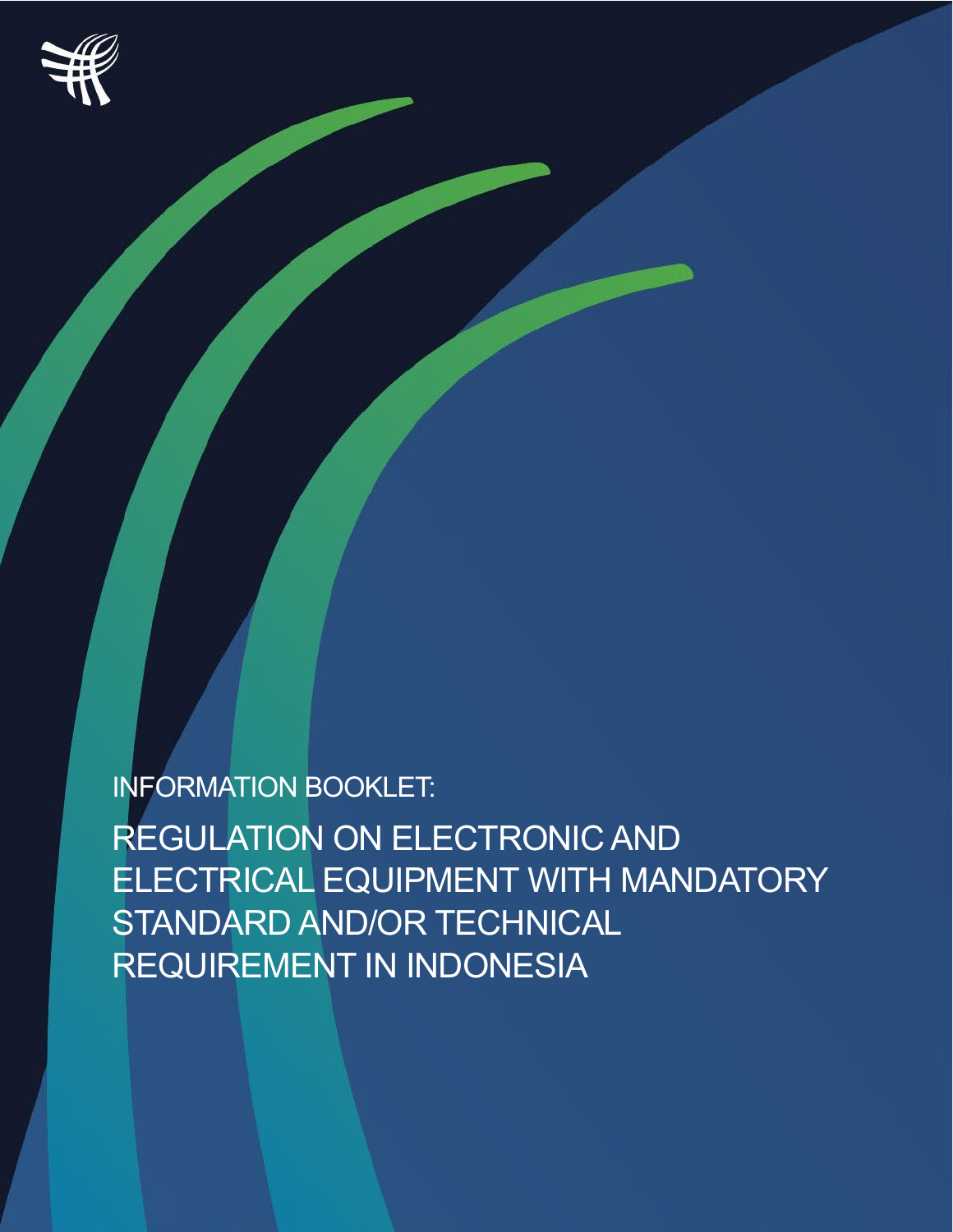### <span id="page-1-0"></span>**PREFACE**

In order to help stakeholders understand the electrical and electronic equipment (EEE) regulation in Indonesia, Directorate of Standardization and Quality Control has developed a booklet on Regulation Of Electronic and Electrical Equipment with Mandatory Standard and/or Technical Requirement in Indonesia. This regulatory booklet can be reviewed and updated based on current laws and regulations, and published without prior notification to the holder of this guideline.

This regulatory booklet is intended for producers, importers, and business who produce and/or trade electrical and electronic equipment which standard and/or technical regulation is mandatory. The objectives of this booklet is to disseminate the information for relevant parties. Interested parties who wish to learn more about these guidelines can contact:

Contact Point :

Directorate of Standardization and Quality Control Directorate General of Consumer Protection and Trade Compliance Ministry of Trade Jl. Raya Bogor Km. 26 Ciracas, Jakarta 13740 Phone: (+62) 21 8710321/3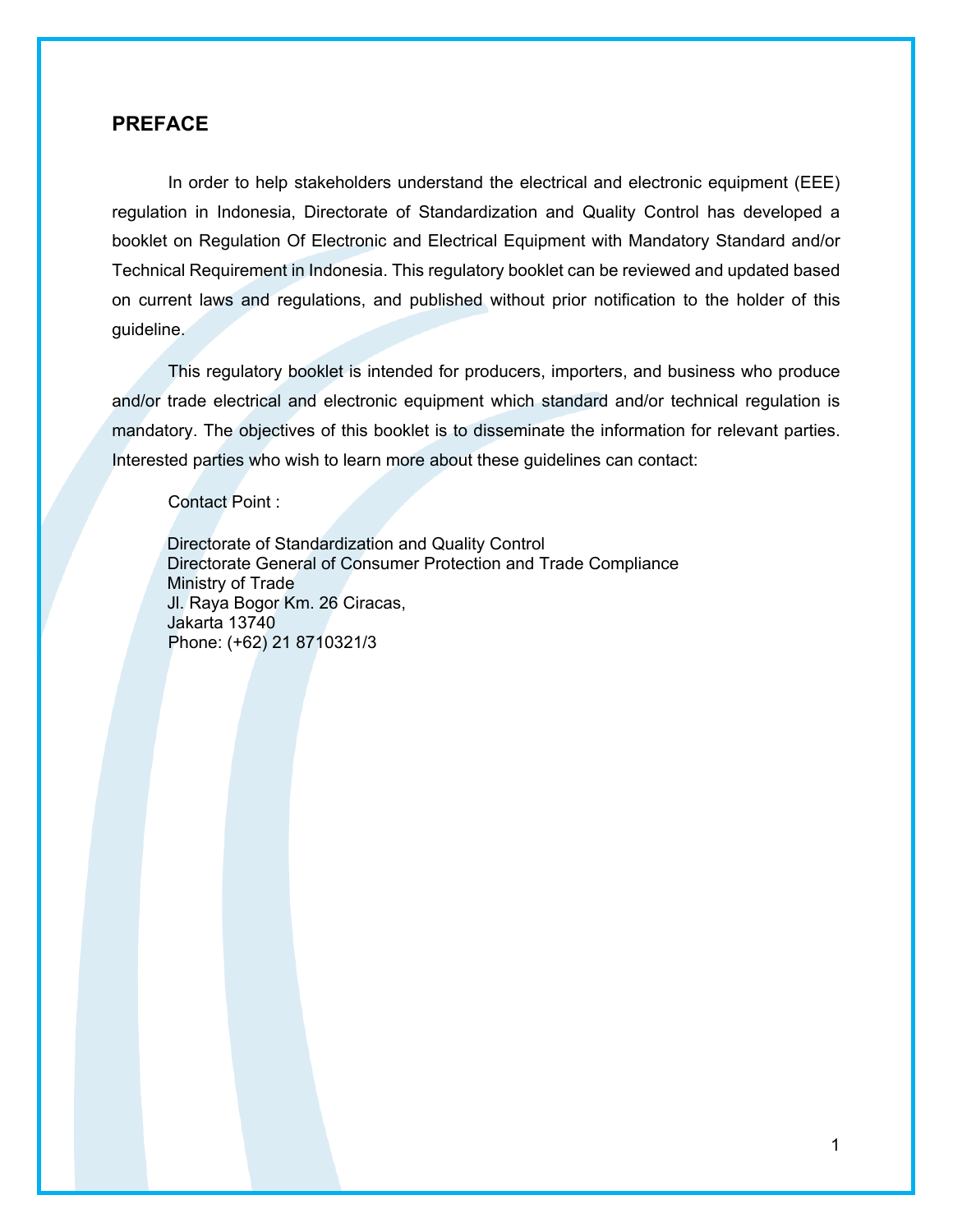# **Table of Content**

| $1_{-}$                        |     |                                                                  |  |
|--------------------------------|-----|------------------------------------------------------------------|--|
| 2.                             |     |                                                                  |  |
| 3.                             |     |                                                                  |  |
| 4.                             |     |                                                                  |  |
| 5.                             |     |                                                                  |  |
| 6.                             |     |                                                                  |  |
| $7_{\scriptscriptstyle{\sim}}$ |     |                                                                  |  |
|                                | 7.1 |                                                                  |  |
|                                | 7.2 |                                                                  |  |
|                                | 7.3 |                                                                  |  |
|                                | 7.4 | Required Documents for Application to be Listed CAB in ASEAN  15 |  |
| 8.                             |     |                                                                  |  |
|                                | 8.1 |                                                                  |  |
|                                | 8.2 |                                                                  |  |
|                                | 8.3 |                                                                  |  |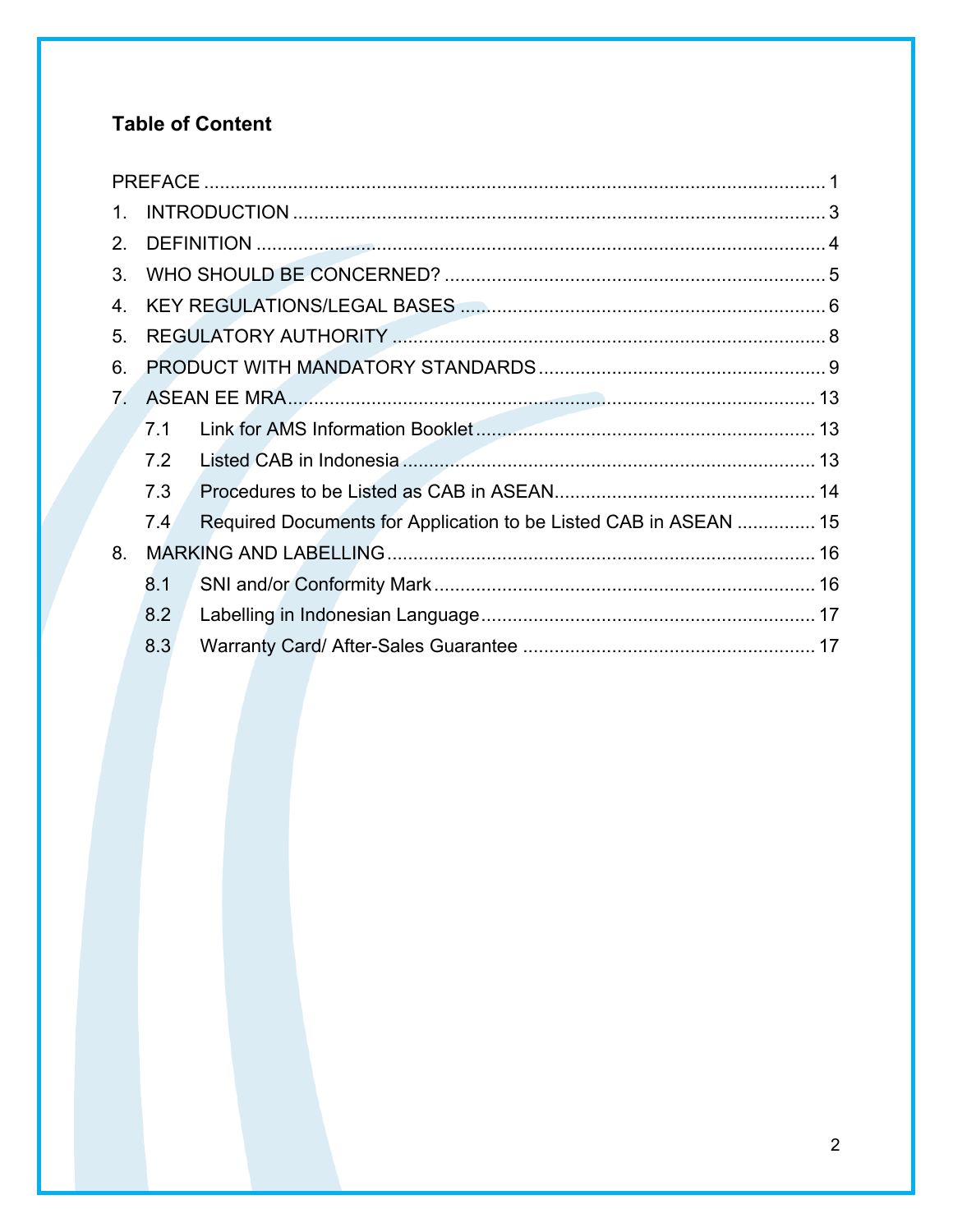## <span id="page-3-0"></span>**1. INTRODUCTION**

In an effort to improve consumer protection on, security, health and environmental sustainability aspects, the Government of Indonesia applies the mandatory Indonesian National Standard (SNI) for electrical and electronic equipment products. The application of mandatory SNI applies equally to domestic and imported production.

Business actors who produce and or import electrical and electronic equipment that have been complied with SNI are required to have an SNI Marking Approval Letter based on the Type 5 product certification system and are obligated to affix the SNI mark and/or conformity mark. In addition, it is also required to have an NPB before trade or import EEE.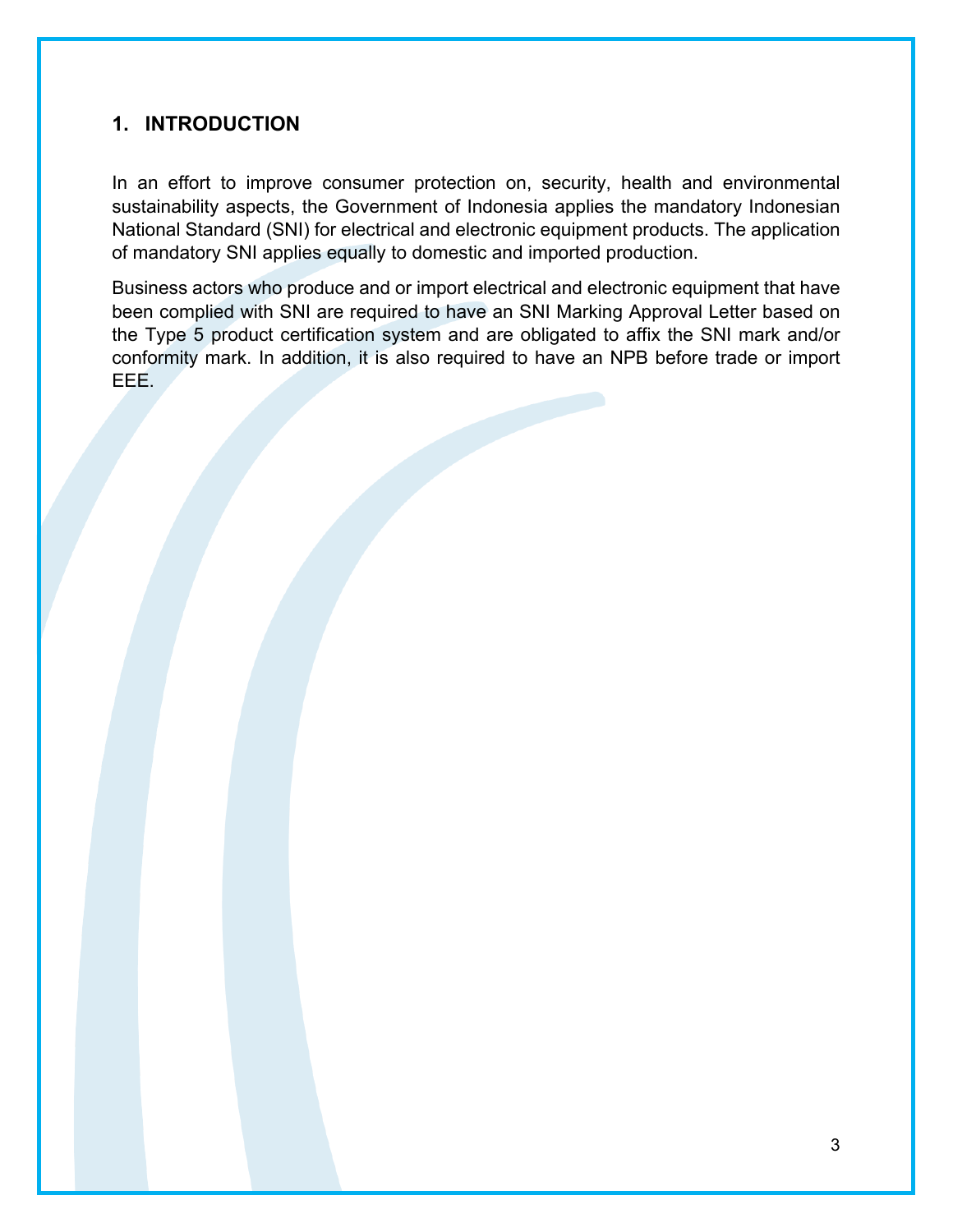### <span id="page-4-0"></span>**2. DEFINITION**

- **2.1** Accreditation is a series of formal acknowledgment activities by the National Accreditation Committee stating that an institution, or laboratory has the competence and right to carry out conformity assessments.
- **2.2** Goods are any object, tangible or intangible, movable or immovable, can be spent or cannot be spent, and can be traded, used, or utilized by consumers or business actors.
- **2.3** A Technical Document is a set of documents which indicates that a good has complied with the provisions agreed in bilateral and/or regional agreements
- **2.4** Importers are individuals, institutions or business entities that import EEE.
- **2.5** Registration Number of Goods (NPB) is an identity given to domestically produced goods or imported goods that have been imposed by mandatory SNI and/or technical requirements/specifications and used as instruments for traceability of goods.
- **2.6** Manufacturer is an individual, institution or business entity that produces EEE for trade
- **2.7** Standard is technical requirements/specifications, including standardized procedures and methods prepared based on the consensus of all parties/governments/related international decisions, taking into account the requirements for safety, security, health, environment, the development of science and technology, experience, and current and future developments to obtain maximum benefits
- **2.8** The Indonesian National Standard (SNI) is a standard set by the National Standardization Agency (BSN) and applies on the territory of the Unitary State of the Republic of Indonesia.
- **2.9** Tanda Kesesuaian adalah Tanda SNI yang ditetapkan dan dapat dicantumkan pada suatu barang untuk menyatakan bahwa barang itu telah memenuhi ketentuan yang dipersyaratkan dalam SNI. Conformity Mark is SNI Mark which could be affixed on a product to certify that it h fulfilled the requirement in the SNI.
- **2.10** SNI mark is a certification mark specified by the National Standardization Agency to declare the fulfillment of SNI requirements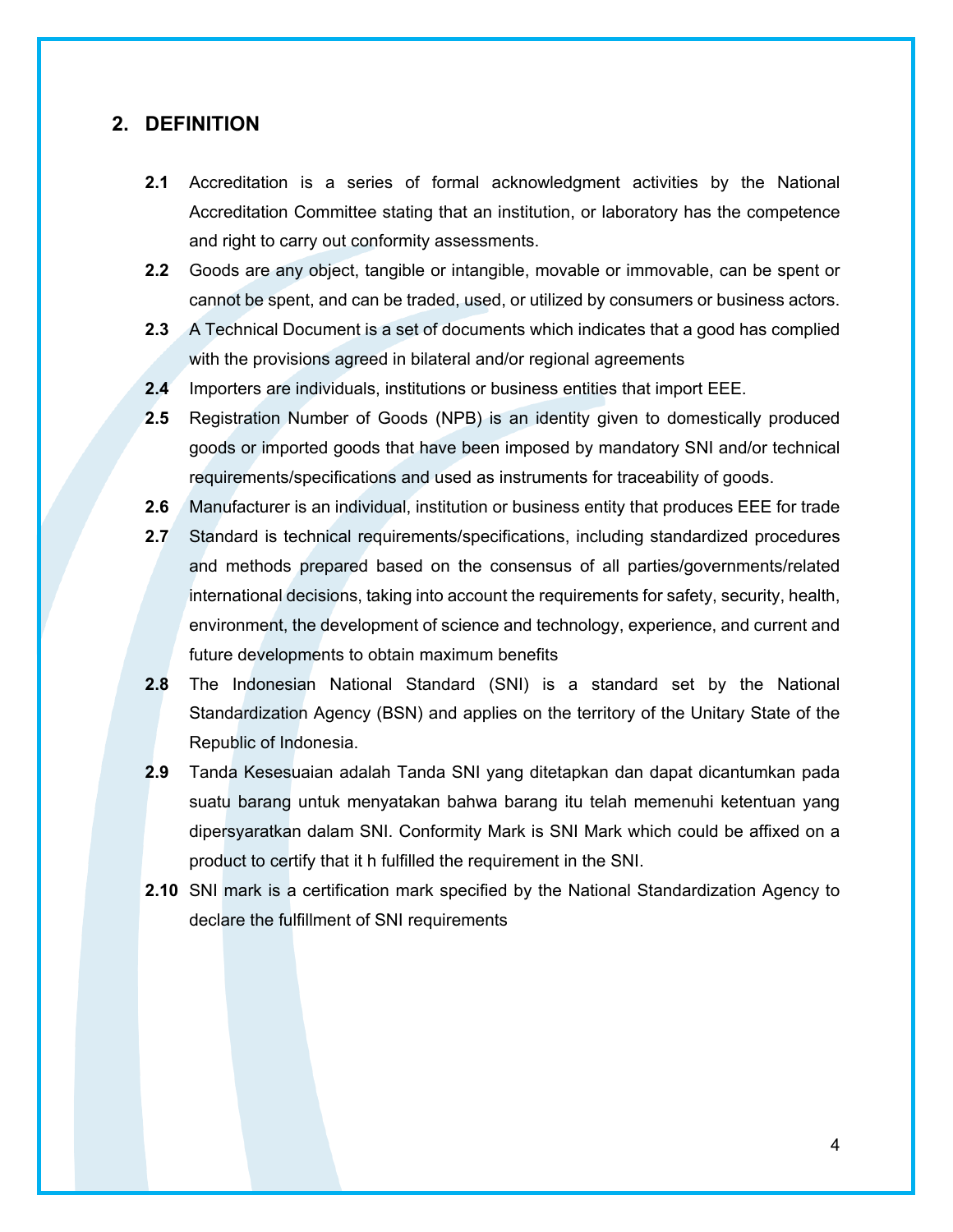## <span id="page-5-0"></span>**3. WHO SHOULD BE CONCERNED?**

### - **Supplier of Electrical and Electronic Equipment**

This booklet used as a guidline for producers, importers or business operator of electrical and electronic equipment to produce and or trade products that meet all the requirements of mandatory Indonesia National Standard (SNI)

### - **Conformity Assessment Body (CAB)**

This booklet used as a guideline for CAB (Product Certification Body or Testing laboratory) which has the scope of accreditation and/or is appointed by the EE authorized Ministries in conducting conformity assessments of EE products.

### - **Consumer**

This booklet is a guideline for consumers to understand and encourage consumers to buy electrical and electronic equipment marked with Indonesia National Standard (SNI)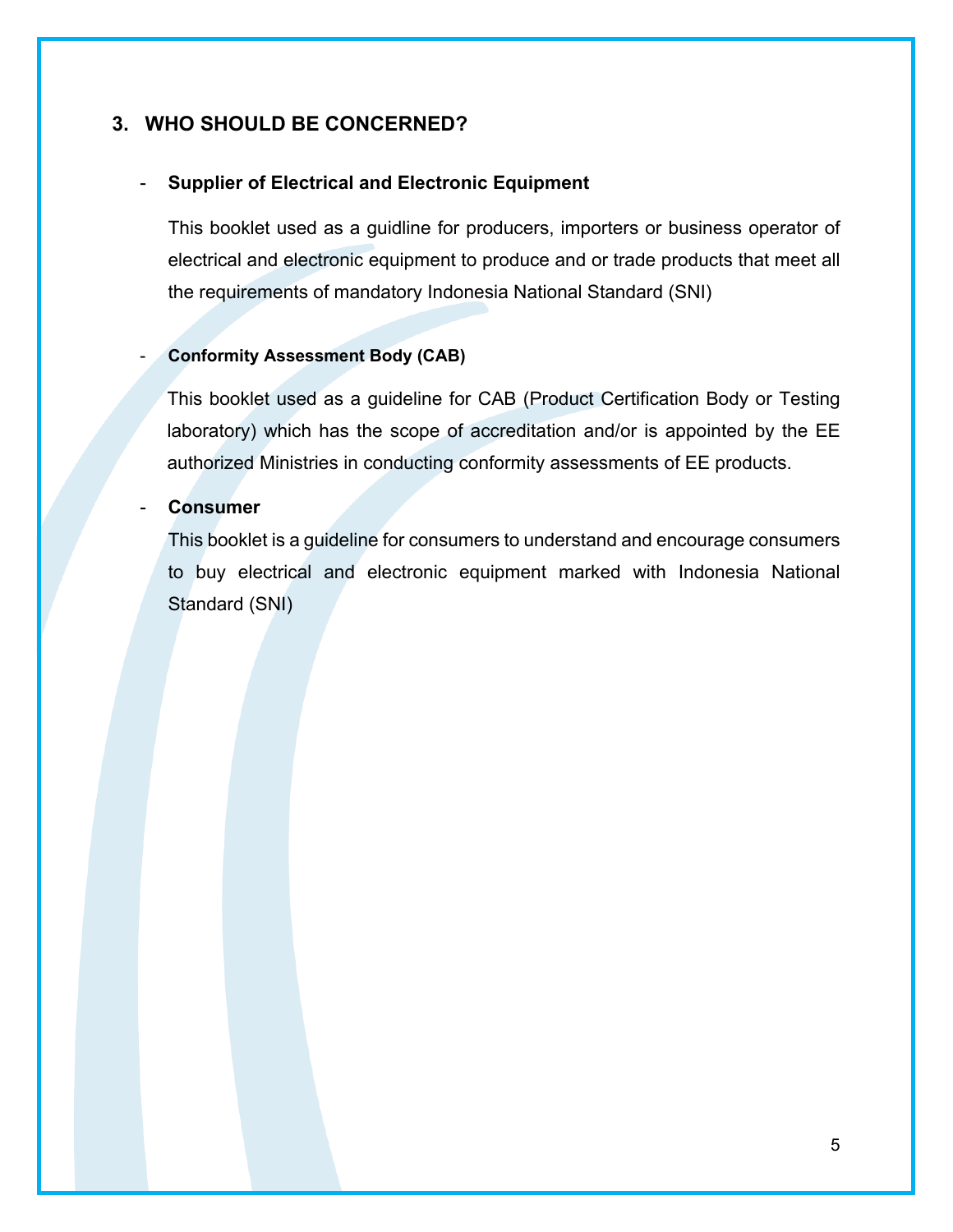# <span id="page-6-0"></span>**4. KEY REGULATIONS/LEGAL BASES**

- **4.1 Decree of the Minister of Trade No 26/2021 on Determination of Standards for Business Activities and Products in the Implementation of Risk-Based Business Licenses for Trade Sector** 
	- **a. Annex 1.D Products that stipulated mandatory SNI or technical requirement**

**Products Registration Number (NPB)**

| <b>Scope</b>                    | Registration for products that have been regulated by the Indonesian<br>mandatory of National Standard (SNI) or technical requirements, is<br>carried out to ensure traceability of products and provide protection<br>to consumers against losses caused by non-conformity of<br>Indonesian National Standard (SNI). |
|---------------------------------|-----------------------------------------------------------------------------------------------------------------------------------------------------------------------------------------------------------------------------------------------------------------------------------------------------------------------|
|                                 | Registration for products that have been regulated by the Indonesian<br>mandatory of National Standard (SNI) or technical requirements,<br>submitted by Producer or Importer to gained NPB                                                                                                                            |
|                                 | NPB used as the identity which given to the Domestic Producer or<br>Importer which have fulfilled SNI and/or Technical Requirements,<br>and it is used as an instrument for traceability of the quality of<br>products.                                                                                               |
| <b>Conformity</b><br>assessment | Conformity assessment is carried out through the fulfillment of<br>general and technical requirements which proofed by the existence<br>of NPB.                                                                                                                                                                       |
| <b>Surveillance</b><br>- 11     | Surveillance of the obligation to have NPB for importers is carried<br>out through the implementation of surveillance for imported goods<br>after borders (post border).                                                                                                                                              |
|                                 | a. b. Annex 1. H. Conformity Assessment Body (CAB) Registration                                                                                                                                                                                                                                                       |
| <b>Scope</b>                    | : CAB registration is carried out to ensure traceability of the<br>Indonesian National Standard (SNI) certificate or<br>mandatory technical requirements which issued by CAB                                                                                                                                          |
| (K3L)                           | b. Annex 1.C Registration Products for Security, Safety, Health, and Environment                                                                                                                                                                                                                                      |
| <b>Scope</b>                    | Registration of Products related to Security, Safety,<br>Health, and Environment is carried out to provide<br>protection to consumers against security risks that result                                                                                                                                              |
|                                 | 6                                                                                                                                                                                                                                                                                                                     |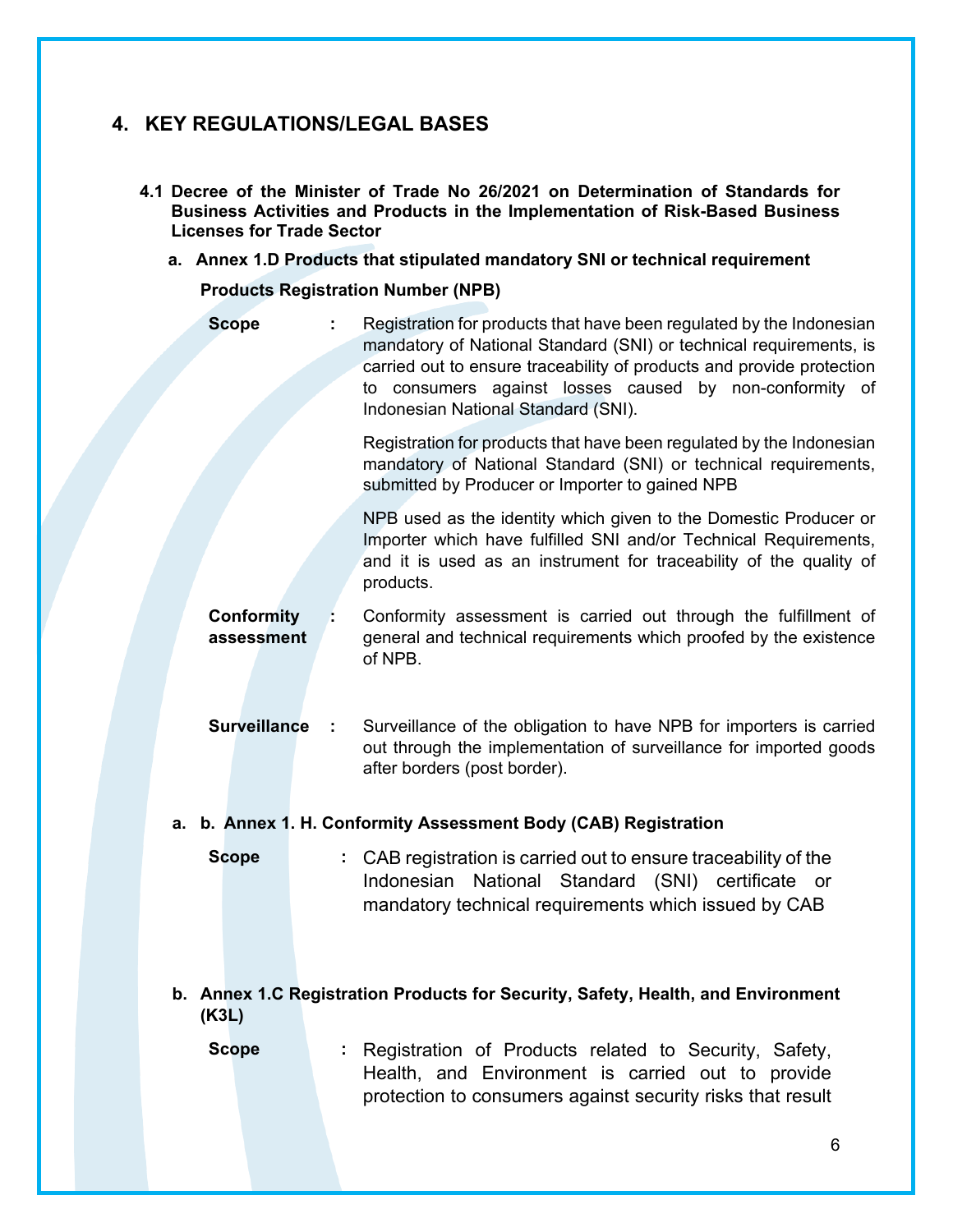in casualties or damage related to Security, Safety, Health, and the Environment.

Products related to Security, Safety, Health, and Environment as in the attachment IIA in this regulation, must be registered and have a registration mark in the form of K3L Goods Registration, security requirements and testing methods.

Registration of goods of domestic production and origin of imports related to security, safety, health, and the environment, is submitted by the producer or importer before the goods are circulated in the market.

**4.2 Decree of the Minister of Energy and Mineral Resorces No 7/2021 on Standarization in Electricity Sector and Affixation of SNI mark and/or safety mark**

|                      | <b>Article 2 Para (4)</b> : Every electric power installation system or type of electric<br>power equipment product and product utilizing electricity must<br>meet the requirement of SNI                                                                                       |
|----------------------|---------------------------------------------------------------------------------------------------------------------------------------------------------------------------------------------------------------------------------------------------------------------------------|
| <b>Articlel 3</b>    | The obligation to fulfill SNI requirements applied for electric<br>power equipment and utilizing Electric Power products which:                                                                                                                                                 |
|                      | a. domestically produced<br>b. produced in ASEAN member countries<br>c. originating from imports in accordance with the trade product<br>classification code number or the harmonized system (HS)                                                                               |
|                      | 4.3 Decree of the Minister of Industry No 51/M-IND/PER/3/2012 on The Procedures for<br>Recognition of Certification Product of Electrical and Electronic Equipment Issued<br>by Conformity Assessment Bodies Listed in ASEAN                                                    |
| Article 2 Para (2) : | Recognition of Product Certificates and Test Result Reports<br>that meet the following conditions:<br>a. Product Certificate issued by listed Product Certification<br>Body in ASEAN; and<br>b. Product Test Results Reports are issued by listed Test<br>Laboratories in ASEAN |
|                      |                                                                                                                                                                                                                                                                                 |
|                      |                                                                                                                                                                                                                                                                                 |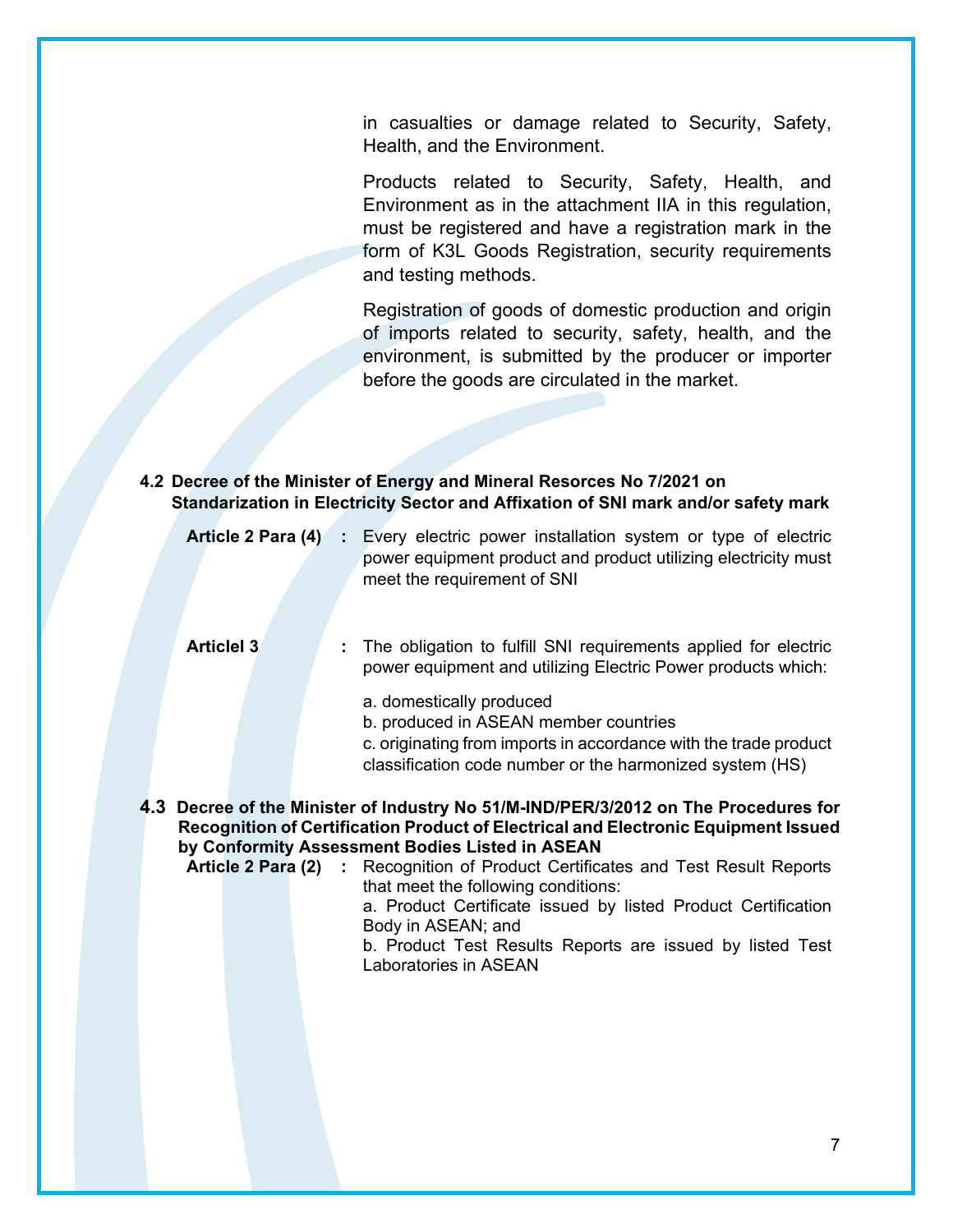## <span id="page-8-0"></span>**5. REGULATORY AUTHORITY**

- **a. Directorate for Strengthening the Implementation of Standards and Conformity Assessment National Standardization Agency (BSN)** SNSU Laboratorium Building, Kawasan Perkantoran Puspitek, Muncul, Kec. Setu South Tangerang
- **b. Director of Electronics and Telematics Industry Directorate General of Metal, Machinery, Transportation and Electronics Industries Ministry of Industry**

Jl. Jend. Gatot Subroto Kav. 52-53 Lt. 11 Jakarta 12950 Phone: (021) 5265310, 5255509 Pes. 4059

**c. Directorate of Metal Industry Directorate General of Metal, Machinery, Transportation and Electronics Industries Ministry of Industry**

Jl. Jend. Gatot Subroto Kav. 52-53 Lt. 12 Jakarta 12950

Telp : (021) 5252946, 5255509 Pes. 4011

**d. Centre for Formulation, Application and Implementation of Industry Standardisation Standardization and Industrial Services Policy Agency (BSKJI) Ministry of Industry** Jl. Jend. Gatot Subroto Kav. 52-53 Lt. 20 Jakarta 12950

Phone : 6221. 5252690, 5255509 Pes. 4075

- **e. Directorate of Electricity Engineering and Environment Directorate General of Electricity Ministry of Energy and Mineral Resources** Jl. H.R. Rasuna Said Blok X2 Kav.07-08 Kuningan, Jakarta Selatan, Jakarta 12950 Phone: (+62) 21 5225180
- **f. Directorate of Standardization and Quality Control Directorate General of Consumer Protection and Trade Compliance Ministry of Trade**

Jl. Raya Bogor Km. 26 Ciracas, Jakarta 13740 Phone: (+62) 21 8710321/3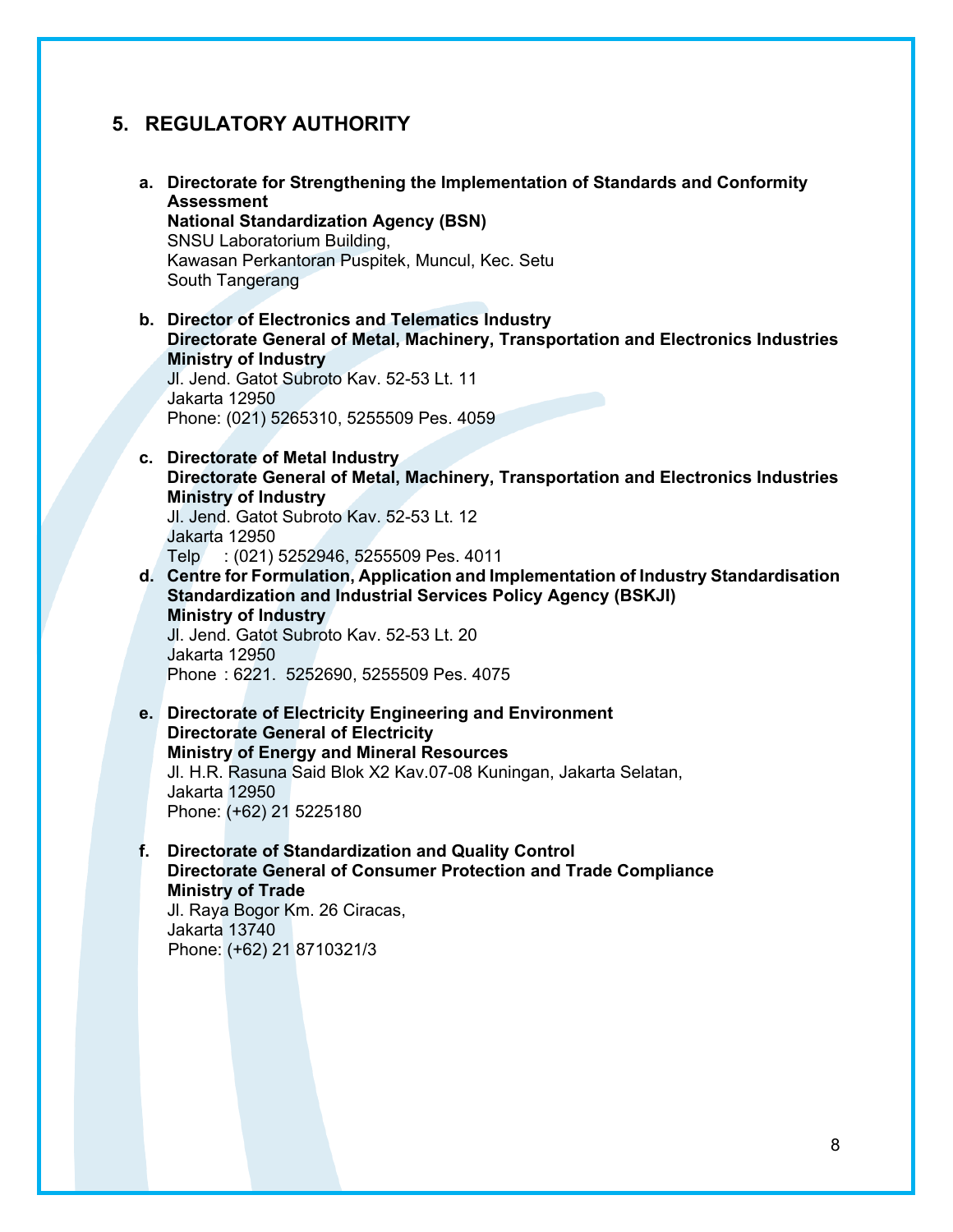## <span id="page-9-0"></span>**6. PRODUCT WITH MANDATORY STANDARDS**

To improve consumer protection on safety, security, health and environmental sustainability, the Government of Indonesia enforces the mandatory Indonesian National Standard (SNI). These standards apply equally to domestic and imported products. The list of EEE products with mandatory SNI's are as follows:

### **BATT**

| No | <b>Product</b>         | <b>National Standard (SNI)</b>                  | <b>Equivalent International</b><br><b>Standard</b>            |
|----|------------------------|-------------------------------------------------|---------------------------------------------------------------|
|    | <b>Primary Battery</b> | a. SNI 04-2051.1-2004<br>b. SNI 04-2051.2-2004" | a. IEC 60086-1 Ed.9.0 (2000)<br>b. IEC 60086-2 Ed.10.0 (2000) |

### **CABL**

| <b>No</b>      | <b>Product</b>                                                                                                                                     | <b>National Standard (SNI)</b> | <b>Equivalent International</b><br><b>Standard</b> |
|----------------|----------------------------------------------------------------------------------------------------------------------------------------------------|--------------------------------|----------------------------------------------------|
| $\overline{2}$ | Polyvinyl chloride (PVC)<br>insulated single-core<br>non-sheathed cables for<br>fixed wiring of rated<br>voltages up to and<br>including 450/750 V | SNI 04.6629.3-2006             | IEC 60227-3:1997 Ed. 2.1                           |
| 3              | Polyvinyl chloride (PVC)<br>insulated multi-core<br>non-sheathed cables for<br>fixed wiring of rated<br>voltages up to and<br>including 450/750 V  | SNI 04.6629.4-2006             | IEC 60227-4:1997 Ed. 2.1                           |
| 4              | Polyvinyl chloride (PVC)<br>insulated flexible cables<br>(cords), of rated<br>voltages up to and<br>including 300/500 V                            | SNI 04.6629.5-2006             | IEC 60227-5:2003 Ed. 2.2                           |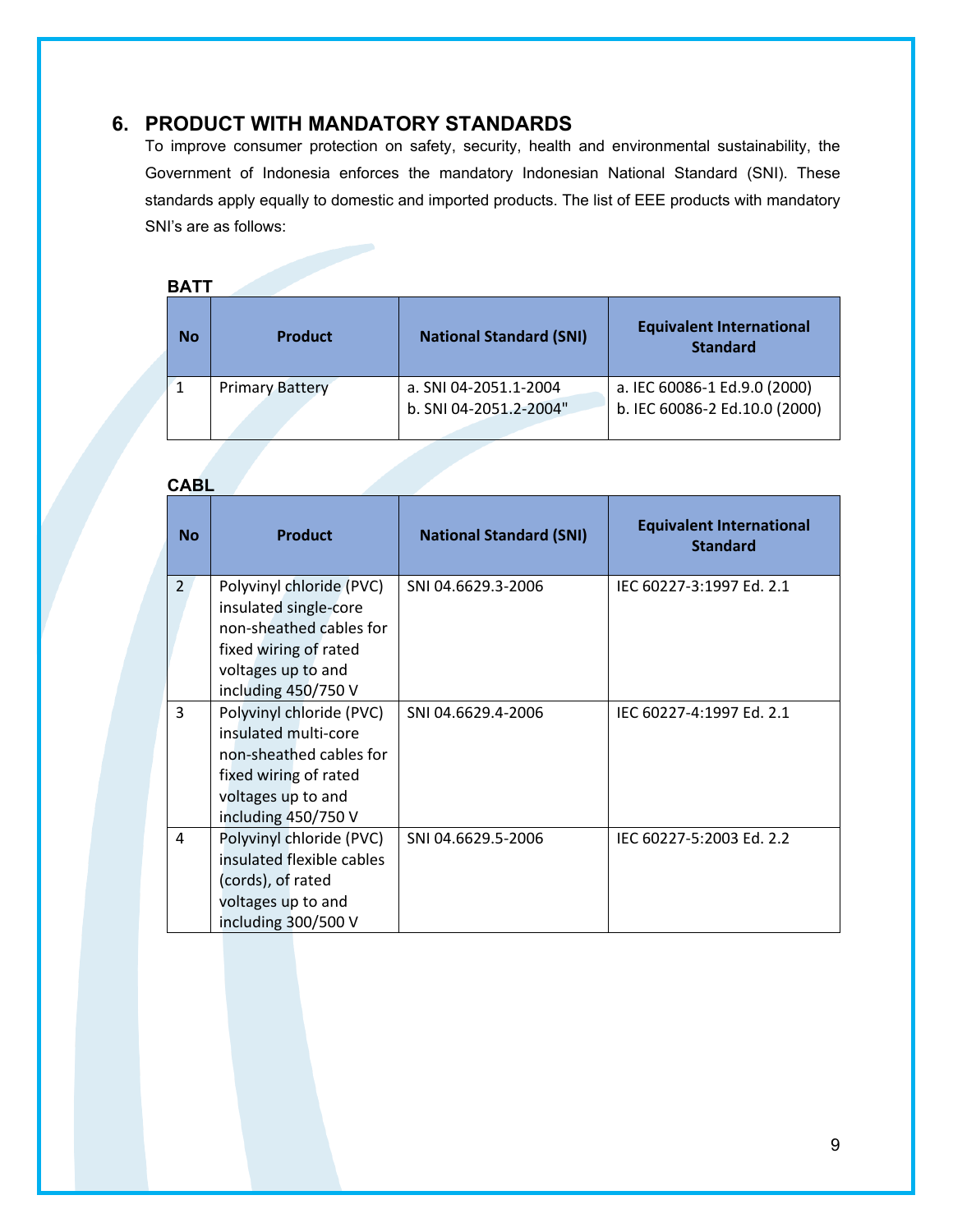|                | <b>HOUS</b>                   |                                                                              |                                                                                                 |  |
|----------------|-------------------------------|------------------------------------------------------------------------------|-------------------------------------------------------------------------------------------------|--|
| <b>No</b>      | <b>Product</b>                | <b>National Standard (SNI)</b>                                               | <b>Equivalent International</b><br><b>Standard</b>                                              |  |
| 5              | Air-conditioner               | a. SNI IEC 60335-2-40:2009<br>b. SNI IEC 60335-1:2009                        | a. IEC 60335-2-40:2005 Ed.4.2<br>b. IEC 60335-1:2004 Ed. 4.1                                    |  |
| 6              | Refrigerator                  | a. SNI IEC 60335-2-24:2009<br>b. SNI IEC 60335-1:2009                        | a. IEC 60335-2-24:2005 Ed. 6.1<br>b. IEC 60335-1:2004 Ed. 4.1                                   |  |
| $\overline{7}$ | Freezer                       | a. SNI IEC 60335-2-24:2009<br>b. SNI IEC 60335-1:2009                        | a. IEC 60335-2-24:2005 Ed. 6.1<br>b. IEC 60335-1:2004 Ed. 4.1                                   |  |
| 8              | <b>Washing Machine</b>        | a. SNI IEC 60335-2-7:2009<br>b. SNI IEC 60335-1:2009                         | a. IEC 60335-2-7:2004 Ed.6.1<br>b. IEC 60335-1:2004 Ed. 4.1                                     |  |
| 9              | <b>Electric Blender</b>       | a. SNI IEC 60335-2-14-2011<br>b. SNI 7859:2013                               | a. IEC 60335-2-14:2008 Ed. 5.2<br>b. IEC 60335-1:2010 Ed. 5.0                                   |  |
| 10             | <b>Electric Juicer</b>        | a. SNI IEC 60335-2-14-2011<br>b. SNI 7859:2013                               | a. IEC 60335-2-14:2008 Ed. 5.2<br>b. IEC 60335-1:2010 Ed. 5.0                                   |  |
| 11             | <b>Electric Mixer</b>         | a. SNI IEC 60335-2-14-2011<br>b. SNI 7859:2013                               | a. IEC 60335-2-14:2008 Ed. 5.2<br>b. IEC 60335-1:2010 Ed. 5.0                                   |  |
| 12             | <b>Rice Cooker</b>            | a. SNI IEC 60335-2-15-2011<br>b. SNI 7859:2013                               | a. IEC 60335-2-15:2008 Ed. 5.2<br>b. IEC 60335-1:2010 Ed. 5.0                                   |  |
| 13             | Electric Ketttle              | a. SNI IEC 60335-2-15-2011<br>b. SNI 7859:2013                               | a. IEC 60335-2-15:2008 Ed. 5.2<br>b. IEC 60335-1:2010 Ed. 5.0                                   |  |
| 14             | Portable immersion<br>heaters | a. SNI IEC 60335-2-74:2010<br>b. SNI 7859:2013                               | a. IEC 60335-2-74:2009 Ed. 2.2<br>b. IEC 60335-1:2010 Ed. 5.0                                   |  |
| 15             | <b>Water Dispenser</b>        | a. SNI IEC 60335-2-15:2011<br>b. SNI IEC 60335-2-24:2009<br>c. SNI 7859:2013 | a. IEC 60335-2-15:2008 Ed. 5.2<br>b. IEC 60335-2-24:2005 Ed. 6.1<br>c. IEC 60335-1:2010 Ed. 5.0 |  |
| 16             | <b>Electric Fan</b>           | a. SNI 7609:2011<br>b. SNI 7859:2013                                         | a. IEC 60335-2-80:2008 Ed. 2.2<br>b. IEC 60335-1:2010 Ed. 5.0                                   |  |

## 10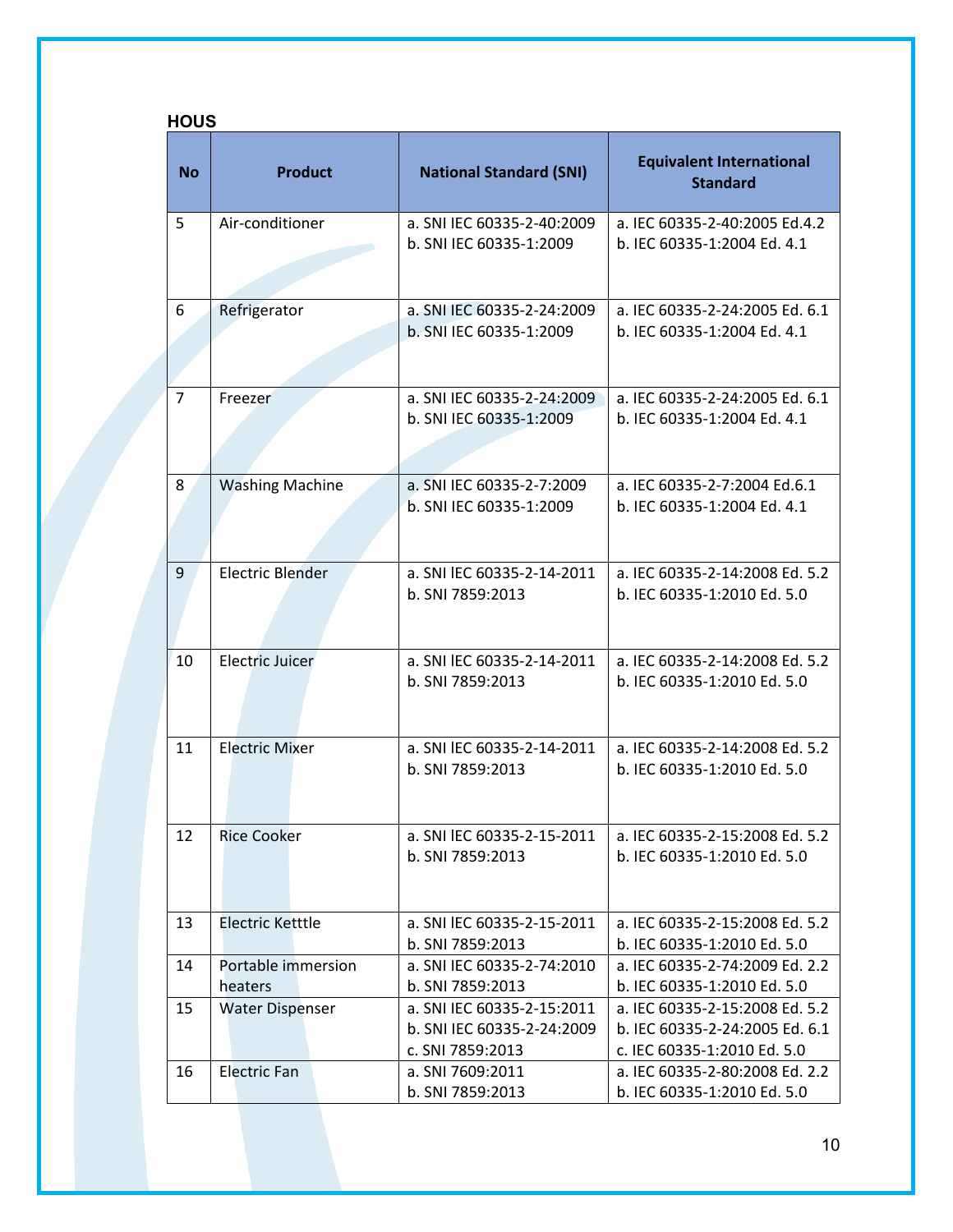| No | <b>Product</b>    | <b>National Standard (SNI)</b> | <b>Equivalent International</b><br><b>Standard</b> |
|----|-------------------|--------------------------------|----------------------------------------------------|
| 17 | Electric Iron     | SNI 04-6292.2.3-2003           | IEC 60335-2-3 Ed.5.0 (2002-<br>(03)                |
| 18 | <b>Water Pump</b> | SNI 04-6292.2.41-2003          | IEC 60335-2-41:2002 Ed. 3.0                        |

# **INST**

| <b>No</b> | <b>Product</b> | <b>National Standard (SNI)</b>                     | <b>Equivalent International</b><br><b>Standard</b> |
|-----------|----------------|----------------------------------------------------|----------------------------------------------------|
| 19        | Plugs          | a. SNI IEC 60884-1:2014<br>b. SNI 04-3892.1.1-2003 | a. IEC 60884-1:2006 Ed. 3.1<br>$b -$               |
| 20        | Socket outlets | a. SNI IEC 60884-1:2014<br>b. SNI 04-3892.1.1-2003 | a. IEC 60884-1:2006 Ed. 3.1<br>$b -$               |
| 21        | Switches       | SNI IEC 60669-1:2013                               | IEC 60669-1:2007 Ed. 3.2                           |

# **LITE**

| No | <b>Product</b>                             | <b>National Standard (SNI)</b>                       | <b>Equivalent International</b><br><b>Standard</b>           |
|----|--------------------------------------------|------------------------------------------------------|--------------------------------------------------------------|
| 22 | Electronic Ballasts                        | a. SNI IEC 61347-2-3:2011<br>b. SNI IEC 61347-1:2011 | a. IEC 61347-2-3:2004 Ed. 1.1<br>b. IEC 61347-1:2007 Ed. 2.0 |
| 23 | Fixed general-purpose<br><b>luminaries</b> | a. SNI 04-6973.2.1-2005<br>b. SNI IEC 60598-1:2016   | a. IEC 60598-2-1:1987 Ed. 1.0<br>b. IEC 60598-1:2014 Ed. 8.0 |
| 24 | Recessed luminaries                        | a. SNI IEC 60598-2-2-2016<br>b. SNI IEC 60598-1:2016 | a. IEC 60598-2-2:2011 Ed. 3.0<br>b. IEC 60598-1:2014 Ed. 8.0 |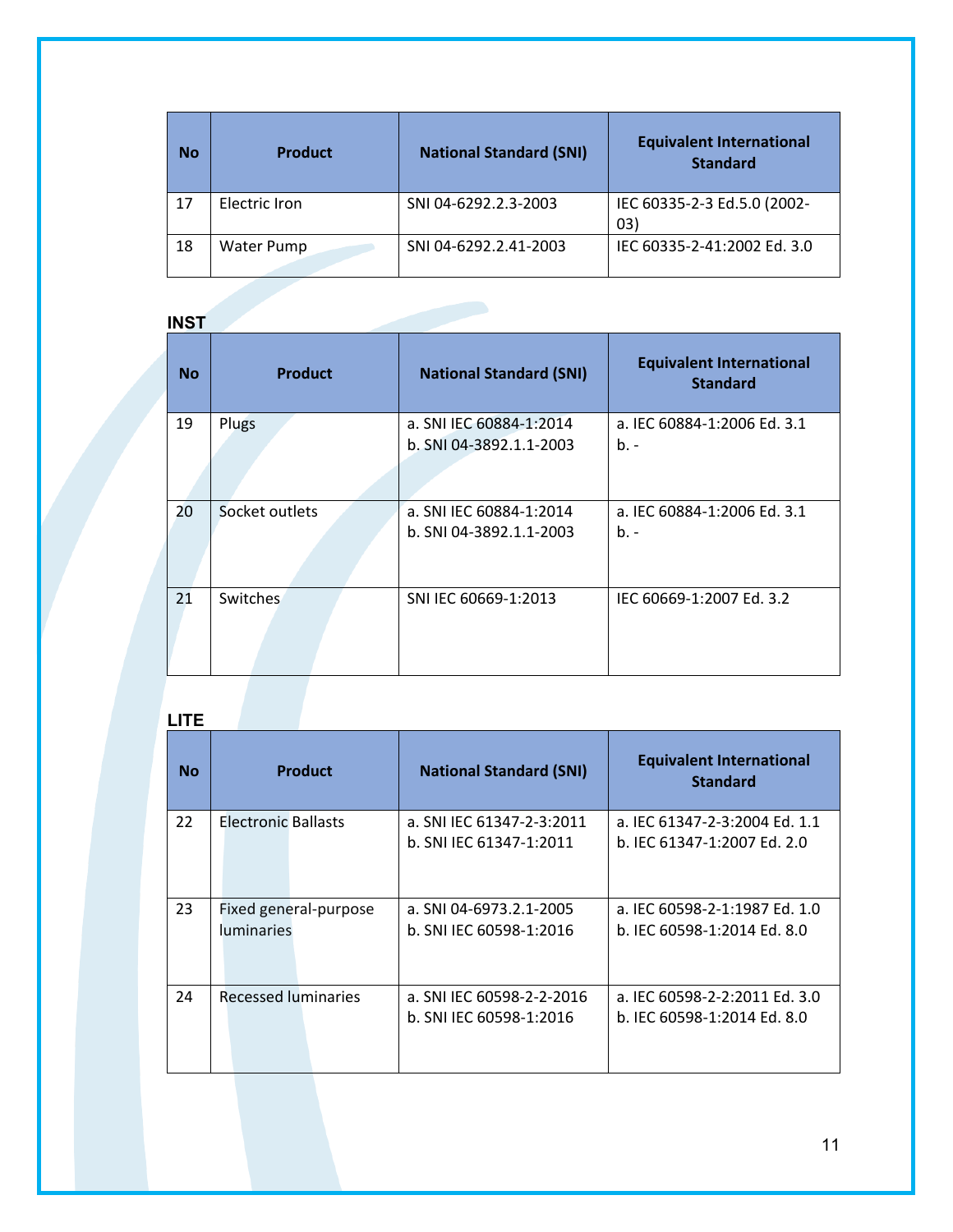| <b>No</b> | <b>Product</b>                  | <b>National Standard (SNI)</b>                                                          | <b>Equivalent International</b><br><b>Standard</b>                 |
|-----------|---------------------------------|-----------------------------------------------------------------------------------------|--------------------------------------------------------------------|
| 25        | Luminaires for road and         | a. SNI IEC 60598-2-3-2016                                                               | a. IEC 60598-2-3:2011 Ed. 3.1                                      |
|           | street lighting                 | b. SNI IEC 60598-1:2016                                                                 | b. IEC 60598-1:2014 Ed. 8.0                                        |
| 26        | Portable general-               | a. SNI IEC 60598-2-4:2012                                                               | a. IEC 60598-2-4:1997 Ed. 2.0                                      |
|           | purpose luminaires              | b. SNI IEC 60598-1:2016                                                                 | b. IEC 60598-1:2014 Ed. 8.0                                        |
| 27        | Luminaires for                  | a. SNI IEC 60598-2-5-2016                                                               | a. IEC 60598-2-5:2015 Ed. 3.0                                      |
|           | floodlights                     | b. SNI IEC 60598-1:2016                                                                 | b. IEC 60598-1:2014 Ed. 8.0                                        |
| 28        | Luminaires for<br>nightlamp     | SNI IEC 60598-2-<br>a <sub>r</sub><br>12:2016<br>SNI IEC 60598-2-<br>$h_{-}$<br>20:2012 | a.<br>IEC 60598-2-12:2013<br>b.<br>IEC 60598-2-20:2010             |
| 29        | Luminaires - Lighting<br>chains | SNI IEC 60598-2-<br>a <sub>z</sub><br>12:2016<br>SNI IEC 60598-2-<br>b.<br>20:2012      | a <sub>z</sub><br>IEC 60598-2-12:2013<br>b.<br>IEC 60598-2-20:2010 |

# **PROT**

| <b>No</b> | <b>Product</b>                                                                                                                       | <b>National Standard (SNI)</b>                                                  | <b>Equivalent International</b><br><b>Standard</b>                                            |
|-----------|--------------------------------------------------------------------------------------------------------------------------------------|---------------------------------------------------------------------------------|-----------------------------------------------------------------------------------------------|
| 30        | <b>Miniature Circuit</b><br>Breaker (MCB)                                                                                            | SNI 8528-1:2018                                                                 | IEC 60898-1:2003 Ed. 1.2                                                                      |
| 31        | Residual current<br>operated circuit-<br>breakers without<br>integral overcurrent<br>protection for<br>household and similar<br>uses | a. SNI IEC 61008-1:2017<br>b. SNI 04-6956.2.1-2005<br>c. SNI IEC 61009-2-2:2014 | a. IEC 61008-1:2013 Ed. 3.2<br>b. IEC 61008-2-1:1990 Ed. 1.0<br>c. IEC 61009-2-2:1991 Ed. 1.0 |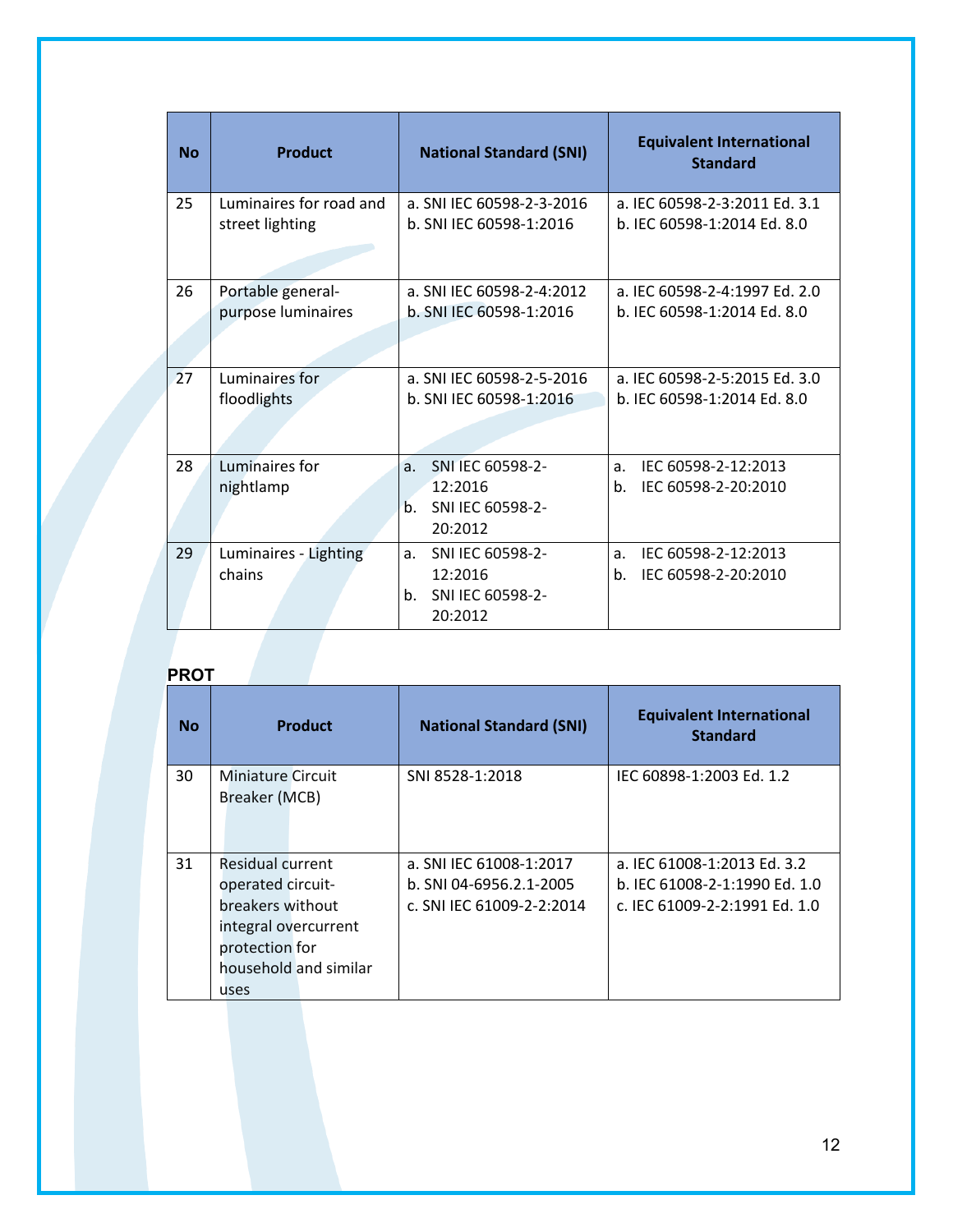|           | <b>TRON</b>                   |                                |                                                    |  |  |  |
|-----------|-------------------------------|--------------------------------|----------------------------------------------------|--|--|--|
| <b>No</b> | <b>Product</b>                | <b>National Standard (SNI)</b> | <b>Equivalent International</b><br><b>Standard</b> |  |  |  |
| 32        | <b>Television sets</b>        | SNI 04-6253-2003               | IEC 60065:2001 Ed. 7.0                             |  |  |  |
| 33        | Disc Player (DVD/Blu-<br>Ray) | SNI 04-6253-2003               | IEC 60065:2001 Ed. 7.0                             |  |  |  |
| 34        | Vehicle audio                 | SNI 04-6253-2003               | IEC 60065:2001 Ed. 7.0                             |  |  |  |
| 35        | Loudspeaker                   | SNI 04-6253-2003               | IEC 60065:2001 Ed. 7.0                             |  |  |  |
| 36        | Set Top Box                   | SNI 04-6253-2003               | IEC 60065:2001 Ed. 7.0                             |  |  |  |

# <span id="page-13-0"></span>**7. ASEAN EE MRA**

## <span id="page-13-1"></span>**7.1 Link for AMS Information Booklet**

- [Malaysia Information Booklet](https://www.st.gov.my/contents/2021/Registration%20Procedure%20as%20Conformity%20Assessment%20Body%20(CAB).pdf)
- [Singapore Information Booklet](https://www.consumerproductsafety.gov.sg/suppliers/cpsr/register-your-controlled-goods)
- [Thailand Information Booklet](https://www.tisi.go.th/data/contact/info/info_5_en.jpg)

## <span id="page-13-2"></span>**7.2 Listed CAB in Indonesia**

| <b>Conformity Assessment Body</b>         | <b>Type of CAB</b>        |
|-------------------------------------------|---------------------------|
| PT Sucofindo - SBU laboratory             | <b>Testing Laboratory</b> |
| PT Sucofindo, SBU & Eco Framework - SCIS  | <b>Certification Body</b> |
| <b>Conformity Assessment Body</b>         | <b>Type of CAB</b>        |
| Balai Besar Bahan dan Barang Teknik (B4T) | <b>Testing Laboratory</b> |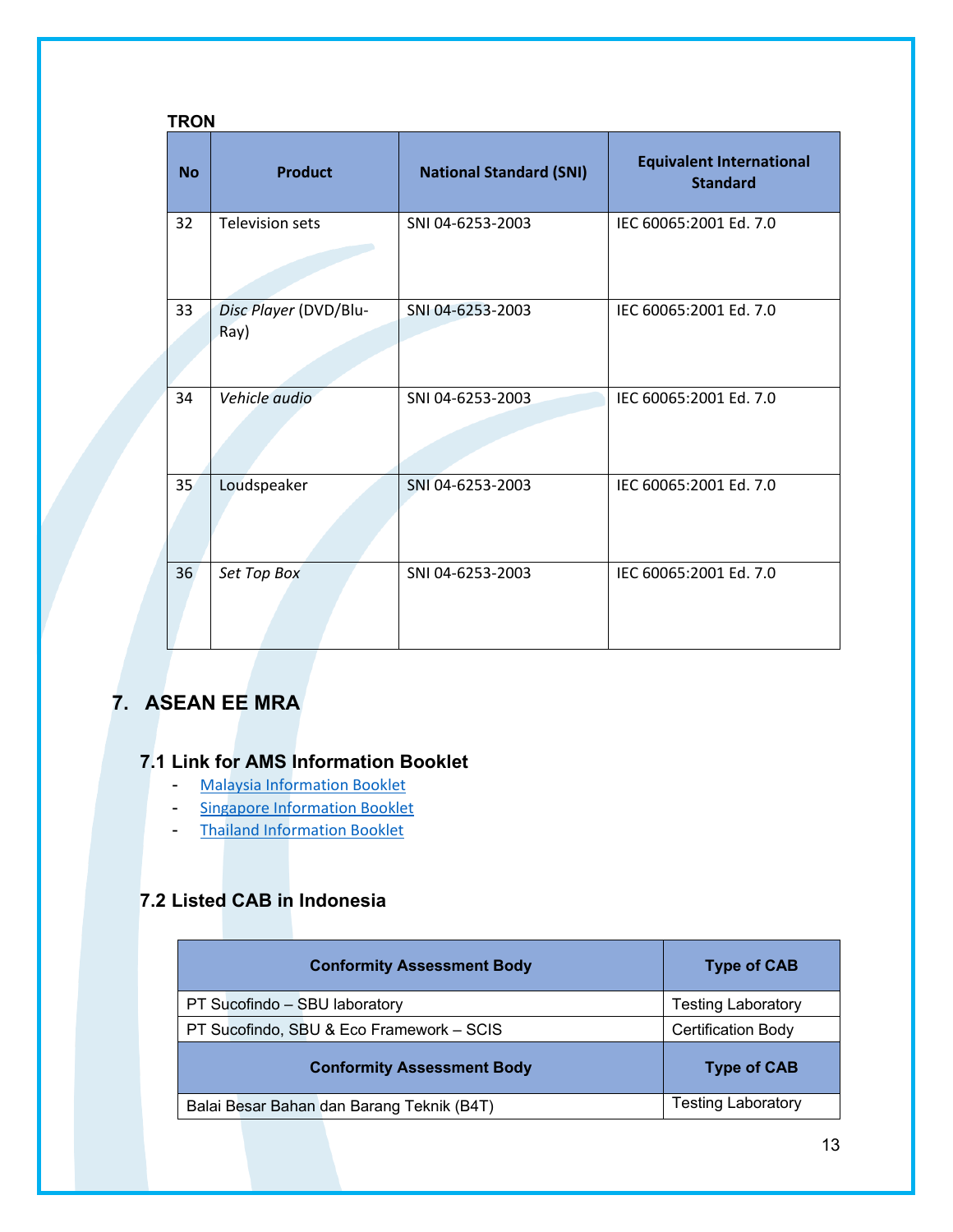| Balai Pengujian Mutu Barang (BPMB)                                                     | <b>Testing Laboratory</b> |
|----------------------------------------------------------------------------------------|---------------------------|
| Balai Sertifikasi Direktorat Standarisasi dan Pengendalian Mutu<br>Barang (LSPRO PPMB) | <b>Certification Body</b> |
| <b>TUV Rheinland Indonesia</b>                                                         | <b>Certification Body</b> |
| PT UL International Indonesia                                                          | <b>Testing Laboratory</b> |
| PT. Qualis Indonesia                                                                   | <b>Certification Body</b> |

\*as of 32th JSC EEE (23 August 2021)

Updated listed CAB in ASEAN for EE product could be seen on the link below:

[https://asean.org/listed-testing-laboratories-and-certification-bodies-under-the-asean](https://asean.org/listed-testing-laboratories-and-certification-bodies-under-the-asean-sectoral-mra-for-electrical-and-electronic-equipment/)[sectoral-mra-for-electrical-and-electronic-equipment/](https://asean.org/listed-testing-laboratories-and-certification-bodies-under-the-asean-sectoral-mra-for-electrical-and-electronic-equipment/)

### <span id="page-14-0"></span>**7.3 Procedures to be Listed as CAB in ASEAN**

Testing Laboratory or Certification Body interested to be registered as listed CAB for EE in ASEAN may submit proposal to the National Standardization Body (BSN) c.q. Directorate for Strengthening the Implementation of Standards and Conformity Assessment, as the Designating Body in Indonesia. The process for registration may be seen on the flowchart below:



Figure 1. Process Flow to be Listed as CAB in ASEAN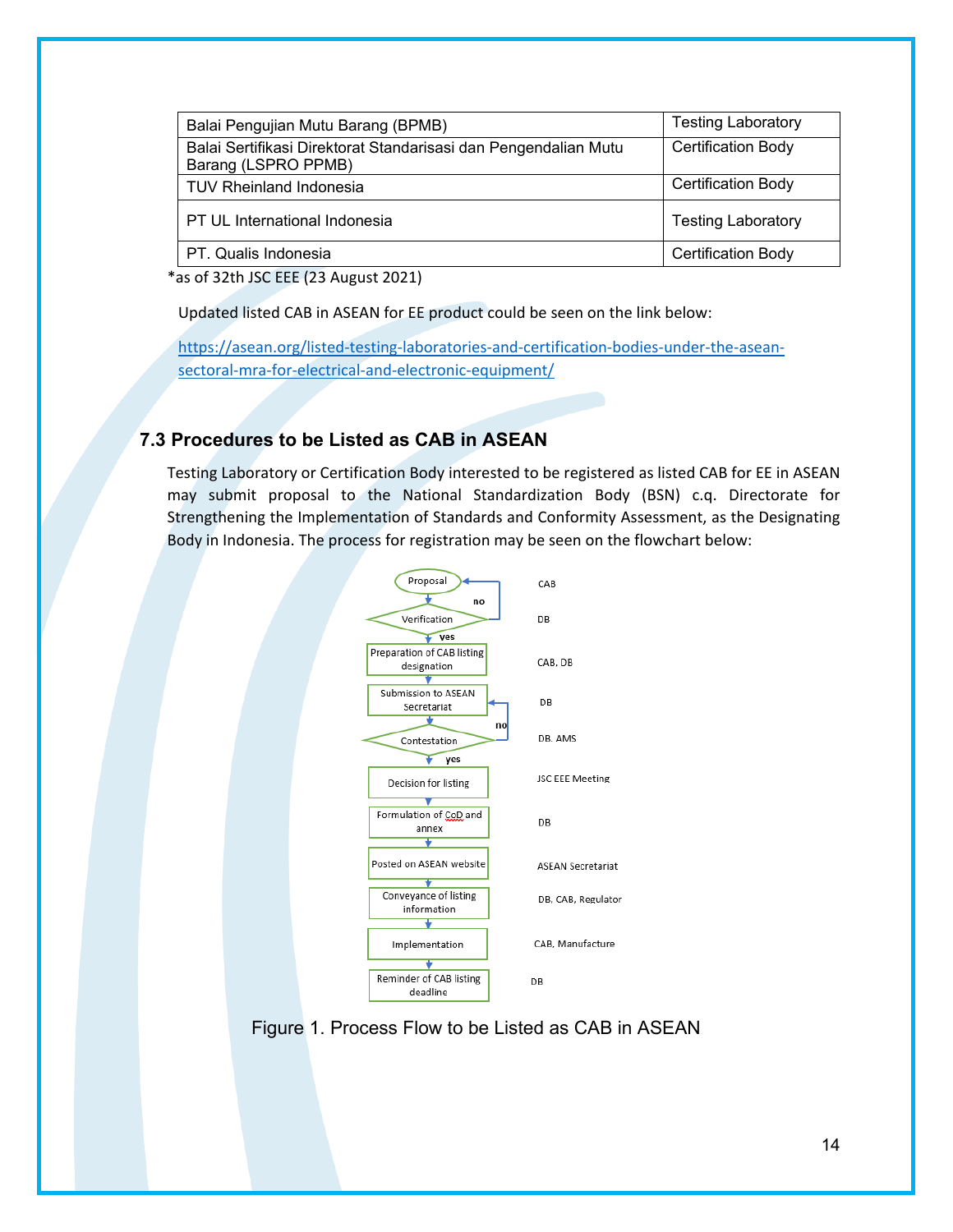### <span id="page-15-0"></span>**7.4 Required Documents for Application to be Listed CAB in ASEAN**

To be registered as a Listed CAB in ASEAN for EE products is done by submitting the following documents to the Secretariat of the Designation Body:

- 1. Proposal letter for designation
- 2. Application Form
- 3. Certificate of Accreditation (in English) or proof of IECEE CB Scheme's membership or *Full Certification Scheme (FCS)*
- 4. Scope of Accreditation (in English)
- 5. *Scope of Designation*, based on:
	- CAB's Scope of Accreditation, and
	- Regulated EE products in ASEAN member countries (listed on AMS's Matrix of Regulatory Regime on ASEAN Website [https://asean.org/our](https://asean.org/our-communities/economic-community/standard-and-conformance/)[communities/economic-community/standard-and-conformance/](https://asean.org/our-communities/economic-community/standard-and-conformance/)
- 6. *List of* CAB's *Executive Officer*
- 7. CAB's Financial Report (*optional*)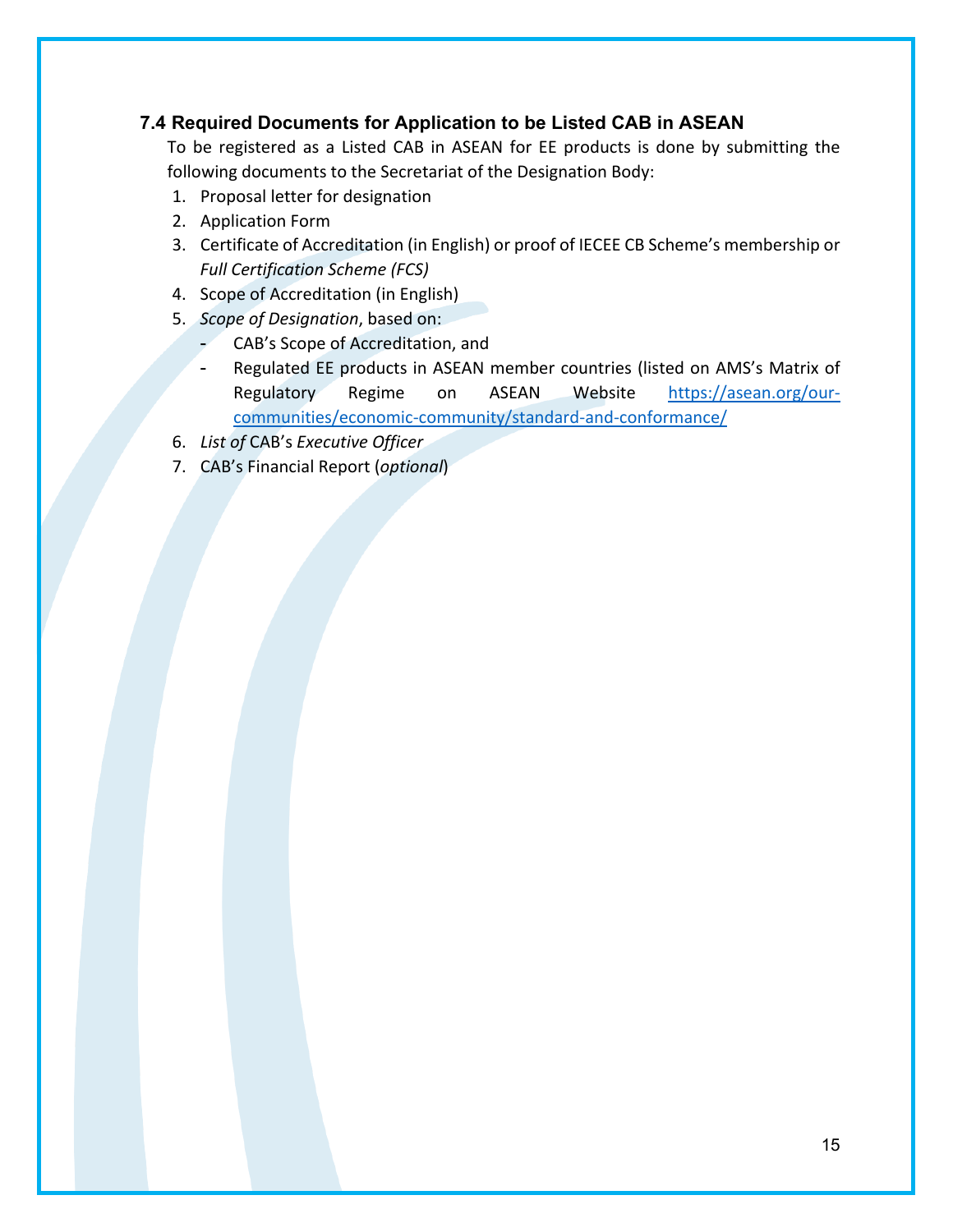## <span id="page-16-1"></span><span id="page-16-0"></span>**8. MARKING AND LABELLING**

### **8.1 SNI and/or Conformity Mark**

Electrical and electronic products are widely used to support daily human activities. However, errors in the use and handling of electrical and electronic products can result in accidents due to electric shock, electric short or fire. Based on the report of market supervision, several non-SNI marked electrical equipment which could endanger consumers can still be found in the market. Therefore, to protect consumers from unsafe electrical and electronic products, standardization of systems is required related to safety, security, and the environment.

Through the Regulation of the Minister of Trade Number 26 of 2021, we want to ensure consumer protection and goods traceability. The regulation stipulates that for product which have mandatory SNI/Technical Requirements, Producers or importer shall be responsible for the consistency of its quality.

For products with mandatory SNI, producers/importers shall obtain Product Registration Number (NPB) before sell/import goods. Producers or importers shall affix NPB under the SNI Mark or the conformity mark. on the goods and/or packaging before the goods circulated on the market. The affixation of the SNI mark on the product shows compliance to the SNI requirement and product quality consistency.

By acquiring SNI mark, the product has fulfilled the minimum quality standards for electrical and electronic products which is safe for use.



The following is the format to affix the SNI mark and NPB:

Figure 2. How to Affix the SNI Mark and NPB